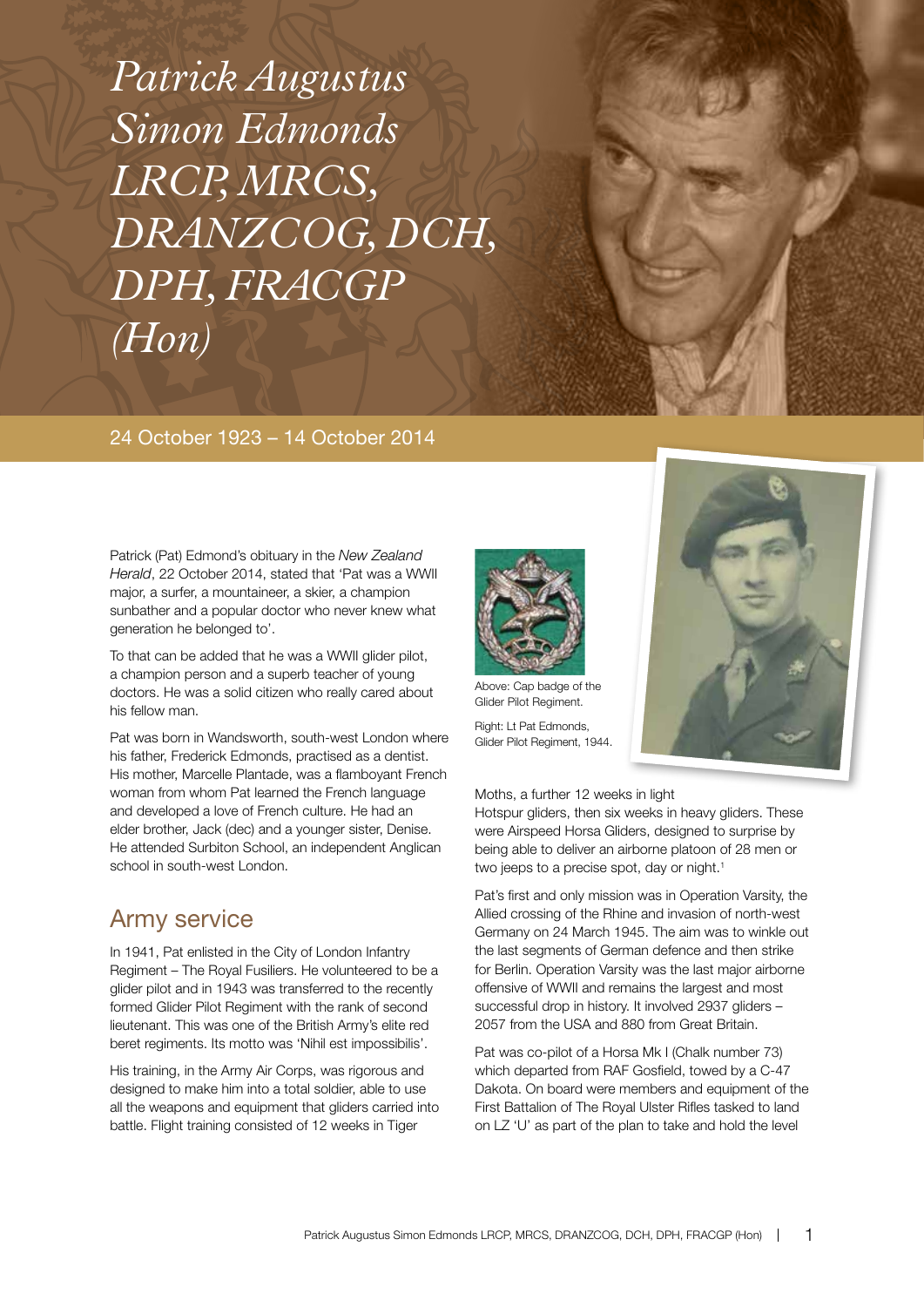

Horsa Gliders.

crossing and area around Hamminkeln railway station and to create a defensive perimeter linking all three of the Battalion's objectives.<sup>2</sup> Eleven per cent of the British glider pilots were killed, including Pat's best friend and co-pilot George John D'Arcy-Clark.<sup>3</sup>

*We called our gliders 'flying coffins'. They were built mainly of plywood and had no protection from the accurate German guns. Sitting there with no parachutes, we felt like sitting ducks. One's only hope lay in the skill of the glider pilot, who we prayed would get us down in one piece.4*

Pat's glider landed amongst German troops and he had to fight his way back to the main body of Allied troops. This entailed having to shoot a young German soldier, an event that haunted Pat for a long time.<sup>3</sup> Pat hated the horrors of war and did not see warfare as a solution to international problems.5

He stayed in the Army Air Corps until 1950, leaving with the rank of Major. He was awarded the War Medal, the Defence Medal, the 1939–45 Star and the France and Germany Star.<sup>2</sup>

## Medical life

After his army service Pat decided that he wanted to change tack and enter a helping profession. He obtained entrance to dentistry but soon transferred to medicine at The London Hospital Medical School in Whitechapel (now The Royal London Hospital). As a student Pat was liked and respected by his peers and was affectionately known by his many friends as 'the major' or less often by his initials 'PAS'.<sup>5</sup> His watering hole was the still standing, Good Samaritan pub. He also had many friends outside of medicine particularly in the worlds of art and the theatre.

*Pat was deeply involved in hospital student events and activities and was prominent in the Art Club, where he would exhibit works of art and pottery at the annual show. He and I once conducted a very famous physician around that art exhibition. When shown one of Pat's paintings the famous man said 'Horrible!' 'I agree' said Pat with a straight face. We all enjoyed this moment long after, especially since the painting was actually very good. Pat had a* 

#### *wonderful sense of humour and enjoyed laughing at himself especially when he made a mistake.5*

Pat graduated as a Licentiate of the Royal College of Physicians (LRCP) and Member of the Royal College of Surgeons (MRCS) in 1956 and obtained house jobs at the London and Royal West Sussex hospitals, followed by a paediatric post at St David's Hospital in Bangor, Wales and an obstetric position at Derby City hospital. He was an extremely able house officer.<sup>5</sup>

In 1959 he moved to New Zealand and worked as a locum in the lower Hutt and Wellington regions. Between 1961 and 1967 he moved between Wales, Wellington and Auckland. In the last three of those years he was a doctor in the New Zealand Navy.

In 1968 he worked his passage to the UK as a ship's doctor. There he furthered his medical education and then returned to New Zealand in 1970. He then worked for a year as a locum before joining a group practice in Takapuna on the north shore of Auckland. In 1978 he set up his own practice at 22 Cecil Road in the pleasant Auckland suburb of Milford. His patients held his medical skills in high esteem and he was a very popular GP. He worked at Milford until 1985 when he sold his share of the practice to his partner, Dr Martin Robb.

In 1984 he attended a sexual health course in Perth. He then toured WA and was attracted to the Pilbara and Kimberley regions and the Aboriginal people who lived there. The following year he moved to WA and became a permanent locum for the Royal Flying Doctor Service and various Aboriginal community controlled health services, particularly in Derby, Kununurra, Exmouth, and Wyndham.

In 1992, he added to his career the role of part-time GP with the Curtin University Student Health Service. He continued to do remote locum work and teaching until he was 85 years of age.



'Pollution, Thalidomide'.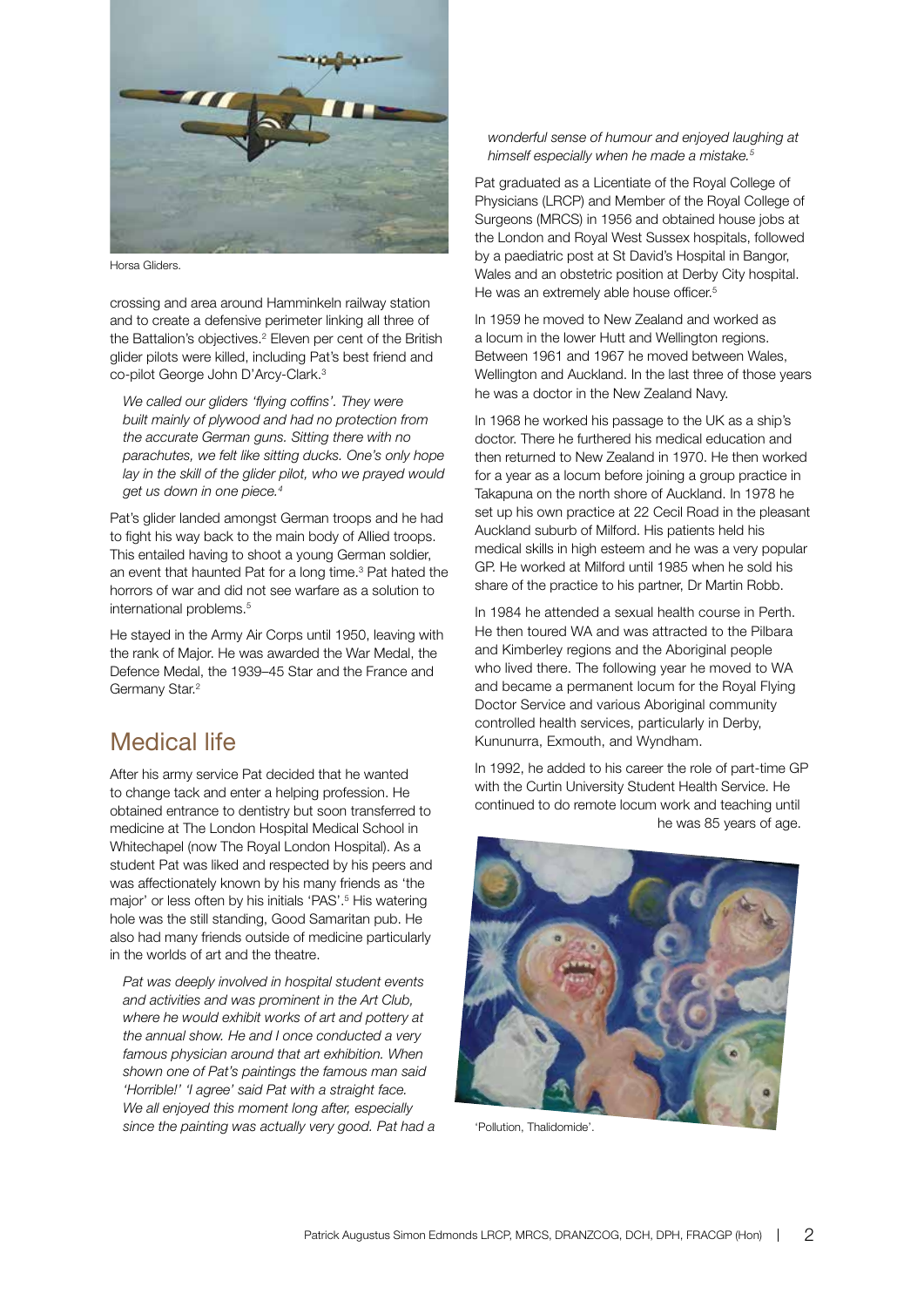## **Teacher**

There were many general practice registrars working in north-western Australia. Pat was recruited by the RACGP Family Medicine Program (FMP) as an External Clinical Teacher (ECT). He left an unpublished manuscript describing his teaching philosophy and method:

*I have visited many practices in WA from Wyndham to Albany, usually staying one or two days. It was my experience that if it were possible to dine with the registrar at a restaurant before we started serious work, we were able to learn a great deal about each other and this resulted in dispersing many of the understandable anxieties created by meeting me for the first time.* 

*ECT visits have certainly been a pleasurable and learning experience for me. It would be unusual if I left after one of these visits without learning something useful from the registrar!*

Learners love teachers like that. It was little wonder that general practice registrars held him in the highest regard.

In 1996, the RACGP made it a requirement that ECT visitors had to be Fellows of the RACGP. Pat was 73 years old and was not going to sit the FRACGP exam. FMP was keen to keep him so they made the (successful) case that he was an exceptional doctor and deserved an honorary Fellowship. These are not given out lightly. They are awarded to distinguished presidents of other national general practice colleges, notable medical scientists and luminaries, such as the longest serving Prime Minister of Australia Mr Robert Menzies, and HRH Prince Philip, Duke of Edinburgh, then president of The Royal College of General Practitioners, after he gave the occasional oration at the Academic Session of the 1973 Annual General Meeting held at the Lakeside Hotel, Canberra.<sup>6</sup>



Pat being honoured at the RACGP AGM, 1996 with RACGP President Col Owen.

# Family life

While working in Bangor (Wales), Pat met and courted Elizabeth Butler, who was a nurse. They married shortly after he migrated to New Zealand. They had two children, Mark, who lives in Perth, and Simon who lives in Wellington. The marriage ended in an amicable divorce in 1975. After this Pat had a number of steady girlfriends but he remained unmarried.

In 1969 he went to see the 'hippie' musical *Hair*. He had an epiphany and became an acolyte of the Age of Aquarius, espousing personal liberation, interpersonal trust, understanding and harmony. He put away his suit and tie and started wearing jeans and open necked shirts.

*Pat was very British in his speech, appearance and manner, but never had any airs or graces and was always down to earth. He was a good listener and a modest and congenial companion. He had the ability of being able to relate to anybody in any position, anywhere, in the hospital, his practice or in the street, and he treated every person with equal respect whoever they were. He was a person who would always come to the help of other people, including strangers.5*

His eldest son, Mark, said that Pat would never tell a lie and that the only time he had ever seen him get angry was when someone questioned his integrity.

Members of the Glider Pilot Regiment had a reputation for tenacity. Pat maintained his tenacity and sense of duty even in his hippie period. A medical colleague, Dr Hamish McGlashan, relates an episode that occurred in the Kununurra District Hospital when Pat was 80 years old. The hospital was short staffed and Pat had been on active duty for 140 hours. Hamish told him to go to bed and he would run the outpatient clinic. Pat said he was rostered to do it. Hamish required the assistance of another doctor to get Pat to the on-duty doctor's bedroom. There he immediately fell asleep and did not surface until the following day.<sup>7</sup>

Pat had a love of physical activity, especially running and skiing. He began each day with a run. This stopped in his late 80s when he became increasingly frail and took up residence in an independent living flat at St Louis Retirement Estate in the Perth suburb of Claremont.

He was still able to be the guest speaker at the RACGP WA Faculty end of year dinner in 2013. Professor Max Kamien asked him to speak about his experiences in the Glider Pilot Regiment. He did it well, with a mixture of pride for their achievements and sorrow for his many close companions whose lives had been lost. On the drive back to his flat he discussed the idea of donating his body to the anatomy department at UWA. He had